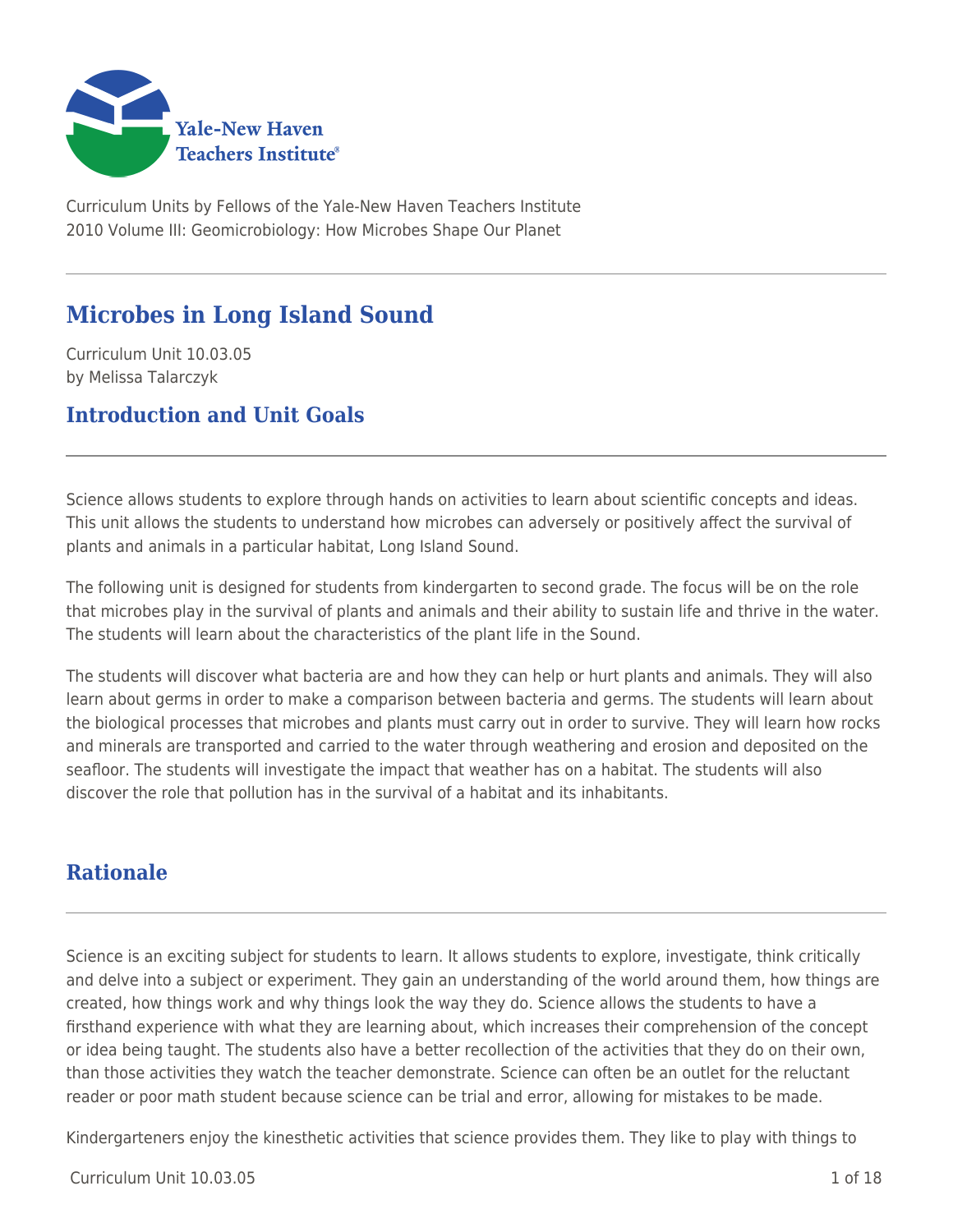see how they feel, how they Sound, smell and sometimes taste, even when they should not. Science is an excellent way for students to explore using their five senses. The five senses allow a student to make their descriptions more vivid and understandable. Young students are very curious about the world around them and often want to know the "why: of so many things. Science allows students to explore through hands on activities, thus engaging all students, even those with limited attention spans.

Five and six year olds are excited about watching things change into something completely different. Therefore, watching bacteria grow before their eyes is a great way to motivate students to learn about science concepts.

The first part of this unit provides background information on the ocean environment, the seashore and plant life of Long Island Sound. Then the unit describes key aspects of the rocks and minerals and geological processes at work in the Sound. Finally, the unit focuses on the microbial life and microbial processes important to life in the Sound.

# **The Ocean**

The ocean makes up more than two-thirds of the earth's surface. When the ocean was first forming, the rainwater washed minerals from the land into the ocean. Seawater contains many different dissolved salts and chemicals species, but is dominated by chloride, sodium, sulfate, magnesium, calcium and potassium. Sodium, potassium and calcium are among the elements eroded from rocks and minerals that wash into the oceans, which explains why the ocean contains dissolved salts or saltwater. The temperature of the ocean depends upon the intensity of the sun. It is hot in the tropics and freezing at the poles. It is cooler at deeper depths where the sun cannot penetrate than at the water's surface, which is constantly being warmed by the sun.

The ocean's waters are constantly moving and changing. As the wind blows, it puts the surface of the ocean into motion making waves, the steady up and down movement. The winds can also help to direct the currents that circulate on the water's surface. The direction of currents is influenced by the shorelines of continents and by the rotation of the Earth. Currents stir up the ocean's waters helping to supply heat, oxygen and food.

# **The Seashore**

The seashore is ever changing because it is subjected to harsh conditions, extreme temperature shifts occurring during the day and night, as well as in the summer and winter. It is also affected by breaking waves, changes in salinity, the tides and the force of the winds.

On sandy and muddy shores, the majority of the marine organisms are filter feeders. They take in the water around them and filter it, extracting any bits of food the water may contain. In order for filter feeders to survive there must be a bountiful amount of food within the water and the water must flow fast for the food to be dispersed. These marine animals bury themselves in the sand or the mud during the day to protect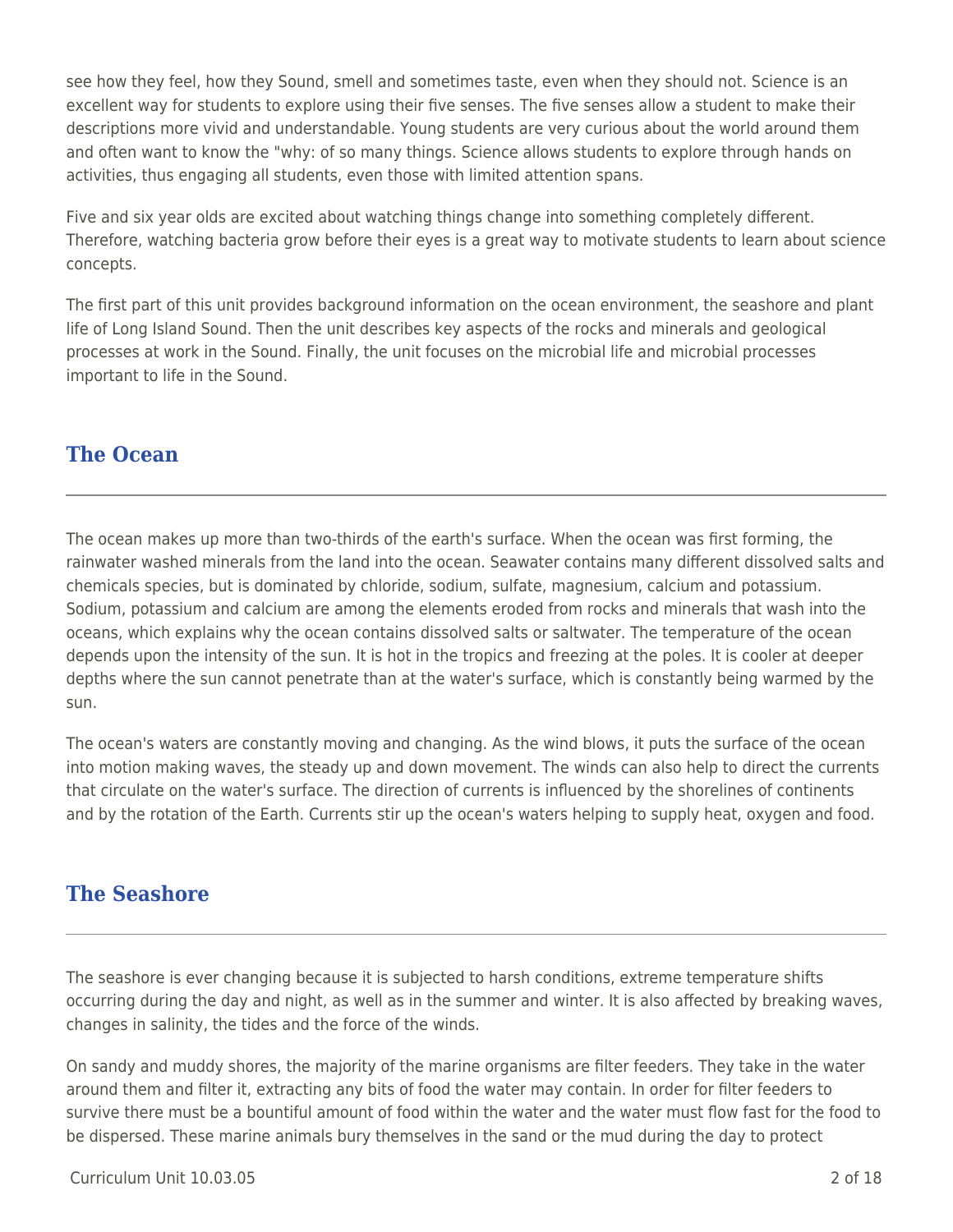themselves from the sunlight. Animals will dig themselves deeply into the mud until there is enough moisture for them to survive. As the tide flows outward animals are in danger of drying out. Some animals will make the muddy under-layers a temporary home while others will live there permanently.

The tide brings with it carcasses of animals, decaying seaweed and feces. This organic matter provides food for some organisms such as crabs and sea urchins. However, too much organic matter can become dangerous. The sand grains can bind together, which will stop the flow of water. The deeper layers of mud will lose their oxygen helping anaerobic bacteria to flourish.

# **Long Island Sound**

Long Island Sound is an estuary; it is a combination of fresh and salt water. Estuaries are continuously changing in terms of the conditions and composition of the water within them. The marine and plant life must be able to tolerate shifts in the salt content of the water. The Sound serves a variety of purposes, such as commercial fishing, recreational activities and disposal of waste. According to Lisa Wahle, the Sound is a major spawning ground for many species of finfish and shellfish and an essential food and rest stop for hundreds of species of migratory birds. The Sound is comprised of a variety of habitats including; salt marshes, tidal flats, rocky intertidal zones, sandy beaches, and subtital zones. These habitats support many organisms and plants.

# **Plant Life**

Phytoplankton are microscopic marine plants floating near or on the surface of the water. They contain chlorophyll and are dependent on sunlight in order to live and grow, which is why most phytoplankton can be found floating on the upper part of the ocean where sunlight is plentiful. Besides sunlight, they also need carbon, which they get from carbon dioxide (CO  $_2$ ) because these phototrophs are also autotrophs, as well as nitrogen, phosphate and sulfur, which they will convert into proteins, fats, and carbohydrates. Jellyfish, shrimp and whales are some of the marine animals that will feed on phytoplankton.

Diatoms capture the energy from the sun during photosynthesis and convert this energy into carbohydrates that will be passed on to other marine life as food or an energy source. Many of the ocean's herbivores feed on phytoplankton. Phytoplankton produce oxygen so that other species in the water and on land can survive, including humans. However, an excess of phytoplankton can pose serious health risks. Dinoflagellates, a red phytoplankton, causes "red tides" that are toxic. Clams will eat the dinoflagella toxins, causing a health risk to those that eat these clams. Even an excess of non-toxic algae can cause lethal hypoxic or low oxygen levels in the water. The dead and dying algae, as they decompose, use up massive amounts of dissolved oxygen causing the oxygen levels in the water to drop dramatically, which can become dangerous to other marine organisms.

All types of algae contain chlorophyll allowing them to be able to make their own food through photosynthesis and CO<sub>2</sub> fixation. Plants are autotrophs because they make their own food, sugar or cellulose, by fixing or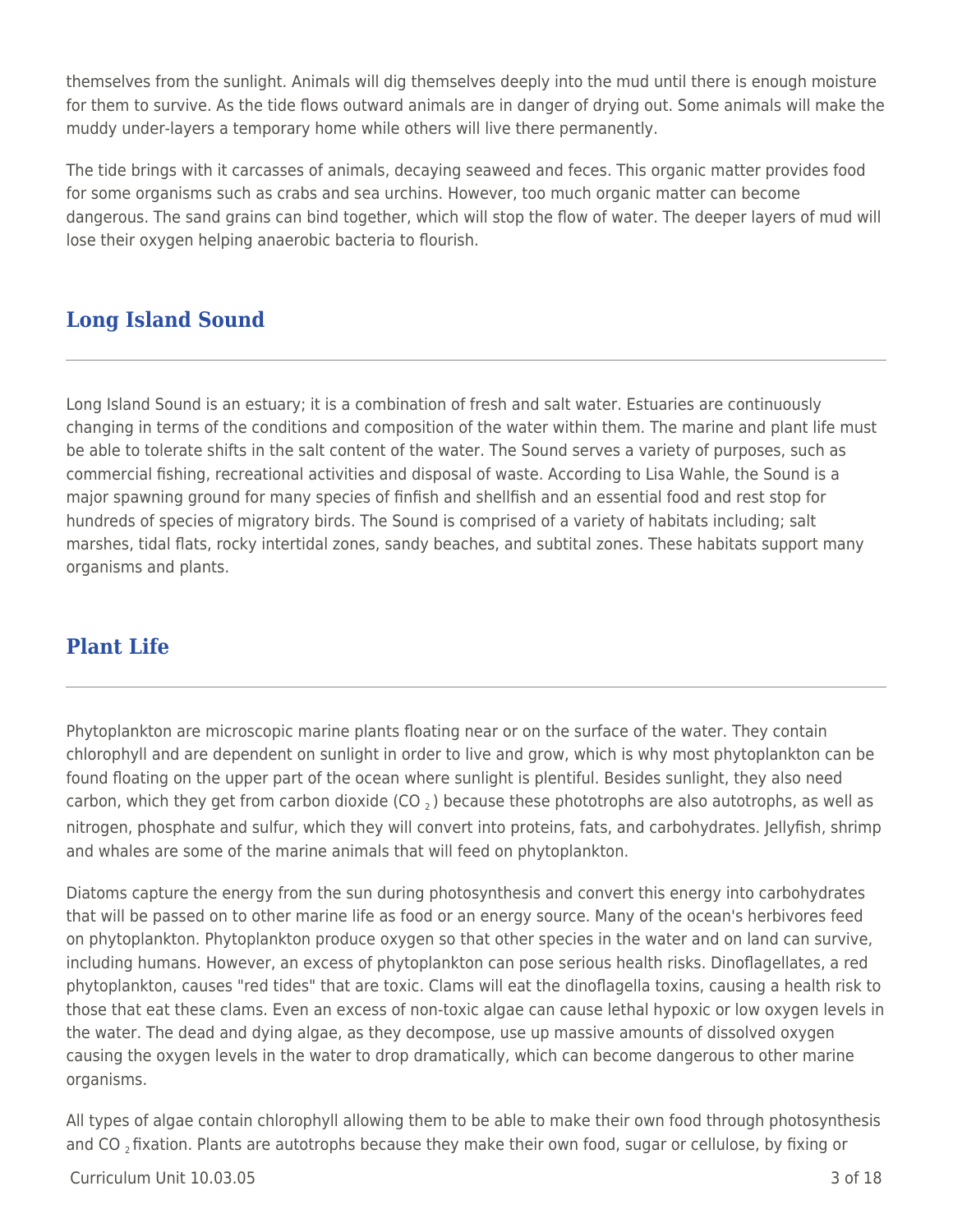capturing the CO<sub>2</sub> from the atmosphere during photosynthesis. There must be chlorophyll, sunlight and carbon dioxide in order for photosynthesis and CO  $_2$  fixation to transpire. Algae also require water and other nutrients for their survival. In the presence of all these components, algae will flourish, rapidly reproducing in large numbers. This sudden outburst in algal growth is called an algal bloom. These blooms occur as waste, which contains the nutrients algae need in order to reproduce quickly, is dumped into the water. Algal blooms can be extremely harmful to the other organisms living in the water. Bacteria will use the oxygen in the water to break down the dead algae. When the bacteria use too much, the other organisms do not have enough oxygen to survive and will die.

Brown algae is macroalgae or seaweed or kelp as it is more commonly known, and can be found floating near the surface of the water. Brown algae are the largest of all the algae as it flourishes. Organisms eat seaweed and also use the seaweed to protect themselves from predators. Different types of seaweed are distinguishable by their pigments: red, brown and green. In the tightly packed beds of the brown alga kelp, small fish and invertebrates are found to protect themselves from predators. The green algae are eaten by finfish and invertebrates.

Eelgrass is a vascular plant or true plant that can be found in shallow water. The Eelgrass blades are thin in order for small finfish and shellfish to protect themselves from predators. Eelgrass beds are essential for bay scallops to survive. During the first weeks of their lives the baby scallops attach themselves to the blades to protect themselves as they grow.

Vascular plants such as Spartina are more commonly found in the salt marshes of Long Island Sound. These plants can tolerate tremendously high amounts of salinity. The two most important vascular plants that grow in the marshes are the saltwater cordgrass and the saltmeadow grass. These plants are important both alive and dead. The dead parts of the plant are a source of food for fiddler crabs, worms, snails, and other marine life. Bacteria will continue to break down the plants further, releasing nutrients into the water.

## **Rocks**

Rocks provide the sediment that creates the seabed, beaches and shoreline surrounding Long Island Sound. Rocks also provide a solid substrate for filter feeders, which are found along the seashore, to attach themselves to. According to the book, Rocks: Earth Science Discovering the Secrets of the Earth, rocks are comprised of a mixture of minerals. There are three types of rocks; igneous, sedimentary and metamorphic. Igneous rocks are formed as molten rock known as lava (at the surface) or magma (below the ground) solidifies. Sedimentary rocks are formed from the breakdown of pre-existing rocks and the broken grains are deposited in layers by the wind, water and/or glaciers. The layers will harden into sedimentary rock over time. Metamorphic rocks are found deep in the Earth's crust as heat, pressure or both transforms other types of rocks to form completely new rocks, such as marble, which is metamorphosed limestone, and minerals. such as diamonds.

### **Sedimentary Rock**

Sedimentary rocks are formed from the fragments of other rocks and often contain distinct and visible layers or strata. The fragments of the rocks are carried by rivers, oceans or wind and deposited into beaches, deltas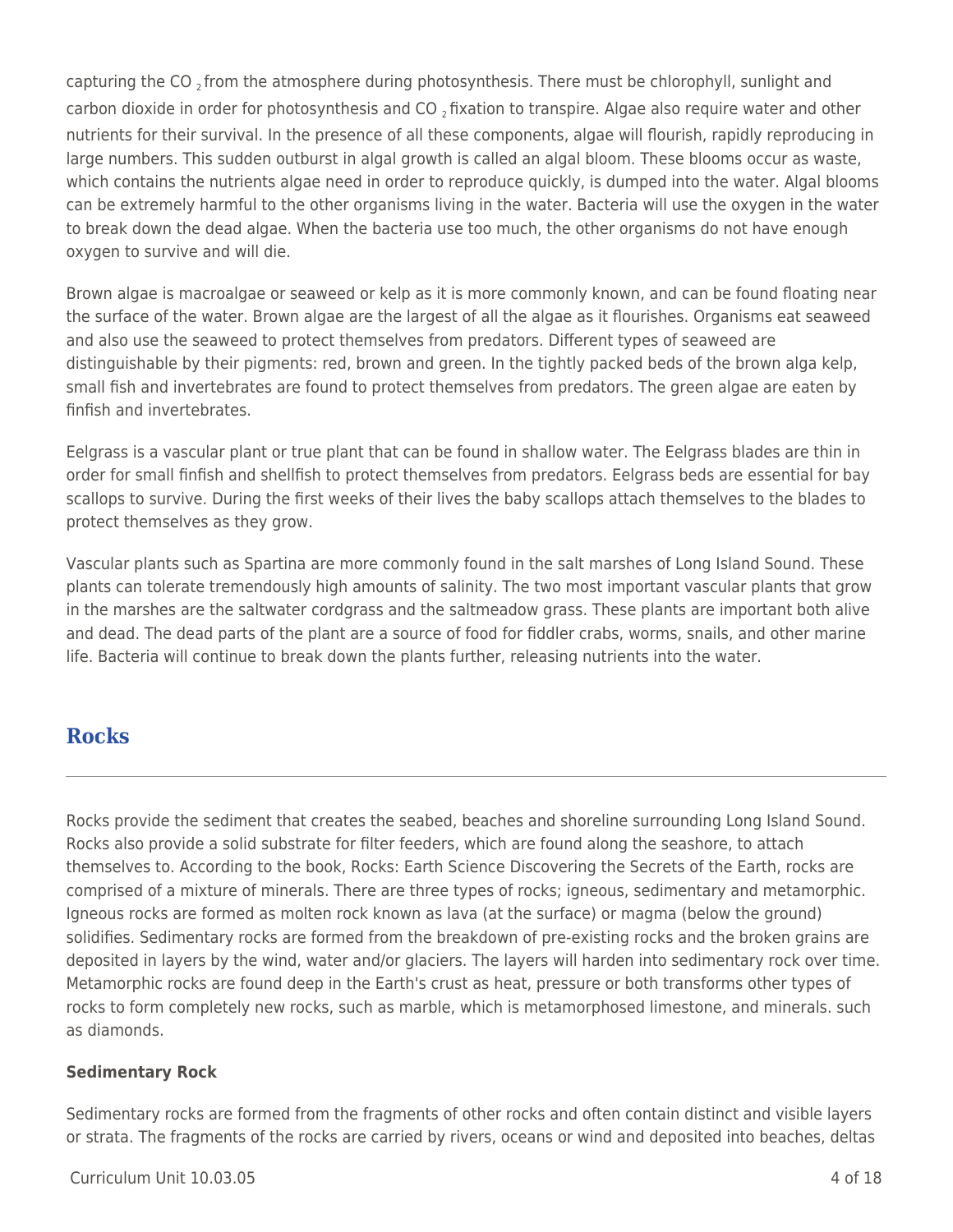and sand dunes. There are three types of sedimentary rocks, clastic, chemical and organic rocks. Clastic rocks are made of smaller pieces of rocks, which are weathered from other rocks. Chemical rocks are deposited using some form of chemical action, such as precipitation of minerals from solution. Organic rocks are made of materials produced by living things, such as shells making up reef limestone or plants making up coal.

Sedimentary rocks form in lakes, rivers and shallow seas or basins close to the edge of land. The pattern in which the sedimentary rocks carried by the rivers are laid down changes based on the changing pattern of a flood or drought. As the sedimentary rocks are dependent on the materials the river delivers and deposits, their layers vary in texture and thickness. Most sedimentary rocks are formed under the sea or at the seafloor.

These rocks are valuable in providing a record of how they formed, the conditions, water depth and climate under which they formed, as well as the time when they were laid down, which can be determined from the fossils found within the strata or layers of the rock.

### **Igneous Rock**

Igneous rocks begin as liquid or molten rock. They are the most uniform of all the rocks because the molten rock is constantly churning and mixing its ingredients. Igneous rocks make up the floor of all of the oceans and thus, cover about seventy percent of the surface of the earth. Igneous rocks can be categorized into two groups, extrusive or intrusive.

Extrusive or volcanic rocks are rocks that have reached the surface before they have cooled. Extrusive rocks include ash and lava. Molten rock or magma erupts from a volcano and will flow, cool and then turn into solid rock. Magma is a mixture of liquid and a few solid pieces. The liquid fraction of magma is a mixture of dissolved chemicals, some of which are gases. The rate at which the magma or lava cools determines the nature and size of the crystals that will form. If the magma/lava cools rapidly, the crystals will stop growing and will be small. If the magma/lava cools slowly, the crystals continue to grow and will be large, for example granite.

Intrusive rocks are rocks that have cooled while still inside of the earth's crust. Intrusive rocks cool more slowly because the rocks surrounding them act as insulation. Gases are not eliminated because these rocks will remain under pressure as they form. Crystals will grow in magma that is cooling very slowly, which happens deep in the earth. Some intrusive rocks are formed close to the surface, making sheets of rock forming between others called dikes or sills (East Rock, West Rock and Sleeping Giant are all examples of intrusive dikes/sills). The cooling of these types of rock sheets will be quick and the crystals will be smaller. The minerals that form during this slow cooling of rock depend in part on the temperature at which they melt. The crystals that grow first will usually be formed the best and have the most perfect of geometrical shapes.

### **Metamorphic Rock**

Metamorphic rocks are rocks that were either sedimentary or igneous rocks. The most common feature of these rocks is that they consist entirely of crystals, however, they are not always interlocking and have a tendency to face the same direction. There are several different ways in which rocks can be changed, so there are many different types of metamorphic rocks. The type of metamorphic rock formed depends on the amount of heat, pressure, the original texture of the rock being changed as well as the minerals the rock is made of. As the amount of heat and pressure increases, the metamorphic rocks produced from a typical mud deposit will be shale, then slate, then, phyllite, schist and finally gneiss. Metamorphic rocks are commonly found in places in which mountains once formed.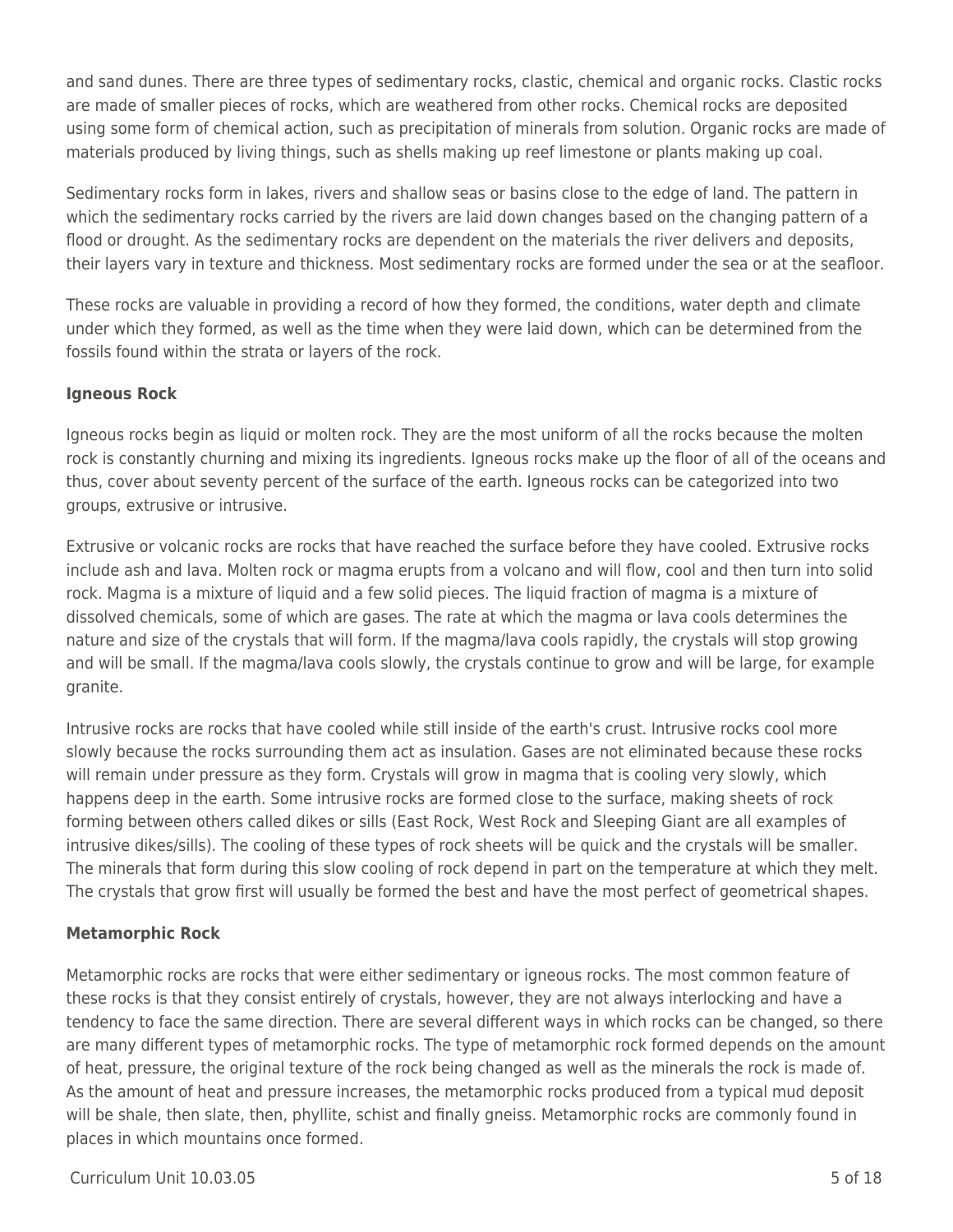# **Weathering and Erosion**

Weathering is the process by which rocks are broken down. As rocks break down they can be fragmented into a variety of sizes ranging from a huge boulder to fine clay. River, ice, waves and wind play a role in the processing of the pieces of fragmented rock. Mechanical weathering is the process by which rocks are fragmented and disintegrated into smaller pieces. However, the rock's mineral composition is not changed. Chemical weathering alters the rock to form new minerals.

#### **Mechanical Weathering**

Mechanical weathering is the result of rock fragments bouncing down a riverbed or being ground up along the bottom of a glacier and carried along by the glacier, which is how Long Island and Long Island Sound were formed. This process will cause sharp edges to become rounded and large boulders to become worn down into grains of sand. The longer the weathering process takes place, the more a rock will be broken down and the smaller it will become.

#### **Chemical Weathering**

Chemical weathering occurs in places where water or other fluids and minerals are in constant contact. Agents of weathering are oxygen, air pollution, water, carbonic acid and other strong acids, such as sulfuric acid from sulfur emissions and nitric acid from auto emmissions. These components will combine with the rock and minerals to form clays, iron oxides and salts.

The most important element in chemical weathering is water. Water combines with the carbon dioxide in soil to form carbonic acid. The carbonic acid will slowly dissolve away the minerals within the rock. The carbonic acid will decompose the insoluable rock into a water soluble product that will travel into the groundwater. If there are high concentrations of dissolved minerals in the water, this can cause the water to be hard. The water can also hydrate minerals by absorbing into the mineral lattice, this is especially true for clay minerals. Through hydrolysis, the water can break down the minerals, for expample silicates and granite are decomposed by this process. Chemical weathering can change the color of a rock, break it down or cause it to form different materials, such as rust or clays, which will form new varieties of rocks.

Gases and acids also play a role in chemical weathering. Oxygen will combine with metals such as iron and manganese commonly found in minerals, to form oxides. Other factors that contribute to chemical weathering are air pollution, volcanic steam vents and abandonded mine sites.

#### **Erosion**

Erosion occurs after rocks have been broken down during the process of weathering. Erosion is the movement of rocks, soils and other parts of the earth. Erosion happens very slowly but eventually can make big changes in the landscape. It is mostly caused by water, ice and wind. The broken down rocks are carried along and deposited to other areas by the ocean currents, streams and rivers, the flowing of rain, waves along the shores of lakes and oceans, flowing glaciers and the wind.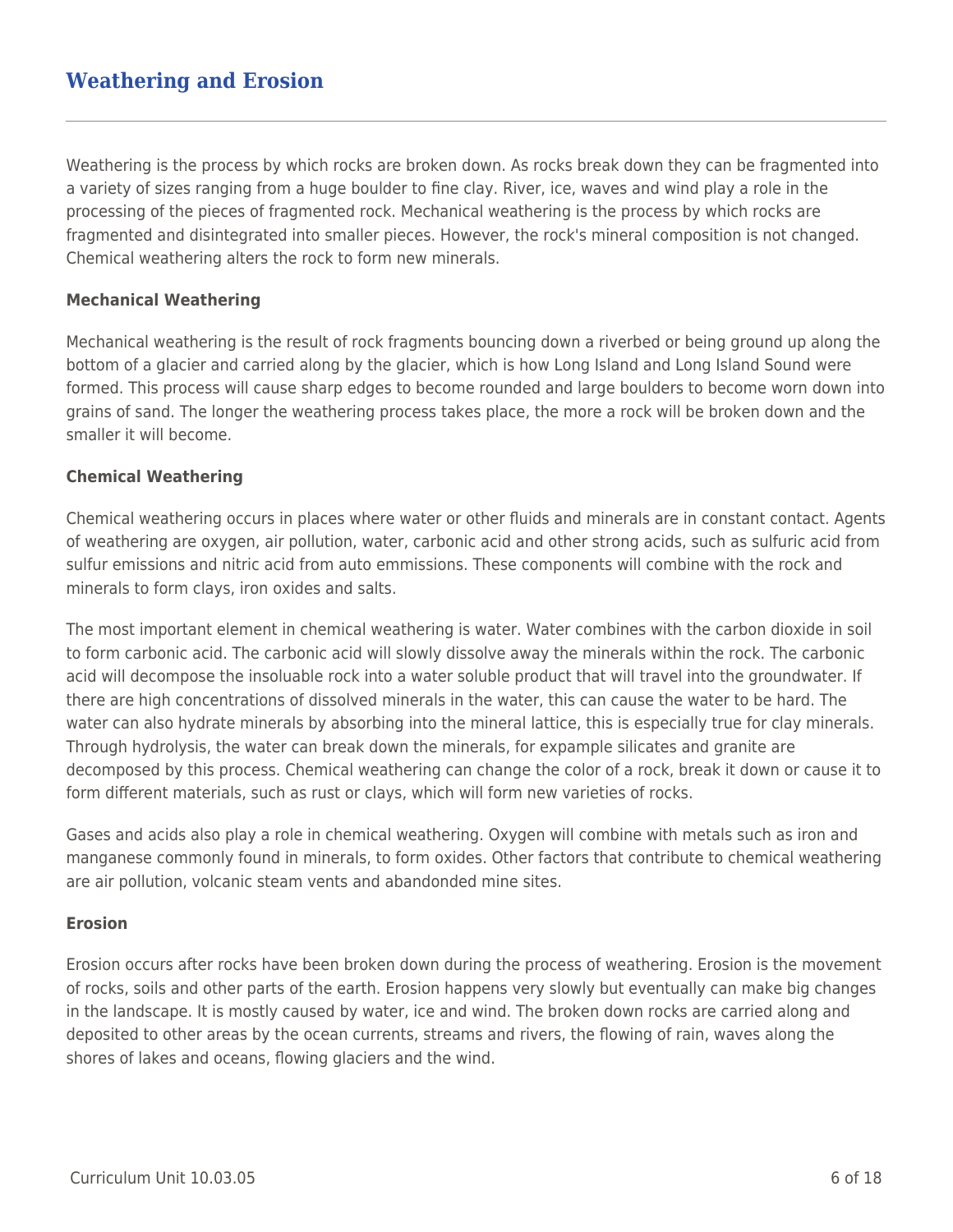# **Prokaryotes: Bacteria and Archaea**

Prokaryotes are single-celled microscopic organisms and make up most of the life on this planet. Prokaryotes comprise two of the three Domains of life on Earth, the Domain Bacteria and the Domain Archaea. The majority of bacteria have a positive impact on nature, such as extracting nitrogen from the air making it available for plants to use in protein production, breaking down the remains of dying things recycling the carbon and other elements and production of food for humans.

Prokaryotes including bacteria are responsible for many tasks necessary for life to survive on earth. Every bacterial cell uses energy, grows and develops, interacts and changes its environment and reproduces. These activities cause changes in the chemistry and properties of the surrounding environment on a small scale, such as the Sound to a global scale. Prokaryotes live in the most diverse environments on earth. They can inhabit the air, soil and water. They also live on the surfaces of plants and animals. The types of prokaryotes that will be discussed further are bacteria, especially cyanobacteria and archaea.

## **The Cyanobacteria**

Cyanobacteria used to be called blue-green alage, however pigments can also be black, yellow, green or red. These bacteria have chlorophyll-like pigments that trap light energy during the process of photosynthesis. When a body of water contains a rich supply of nutrients, cyanobacteria may bloom and the water will become a pea green color and be accompanied by a foul odor. Some species of cyanobacteria can contain toxic substances or heavy metals that are harmful to both fish and humans.

#### **Magnetotactic Bacteria**

Magnetotactic bacteria create miniature magnets out of molecules and atoms; especially iron that becomes saturated within their surroundings. These bacteria collect the iron atoms and molecules in sacks called magnetosomes. Inside the megnetosomes, a chemical reaction takes place, in which chemical rearrangements will generate the iron mineral magnetite, which has magnetic properties. When the magnetotactic bacteria die and decay, they will leave behind tiny chains of magnetic particles that are encased in layers of rock.

#### **Extremophilic Archaea**

Archaea are another kind of prokaryote, they are also microscopic and unicellular. Many archaea are considered extremophiles because they can be found in very harsh conditions that would kill other creatures such as boiling waters, immensely salty pools and volcanic vents. These extremophiles have a protective layer of molecules and enzymes to help them thrive in these intense conditions. For example, halophiles a type of archaea live in an extremely salty environment. Halophiles are capable of keeping all the fluids from flowing out of their cells by either producing solutes or pulling in solutes, usually potassium chloride, from the outside to create a balance between the inside of the cells and the salty water outside. However, not all archaea are considered extremophiles. Many live in waters with normal temperatures and conditions. They can be found floating alongside algae in the oceans.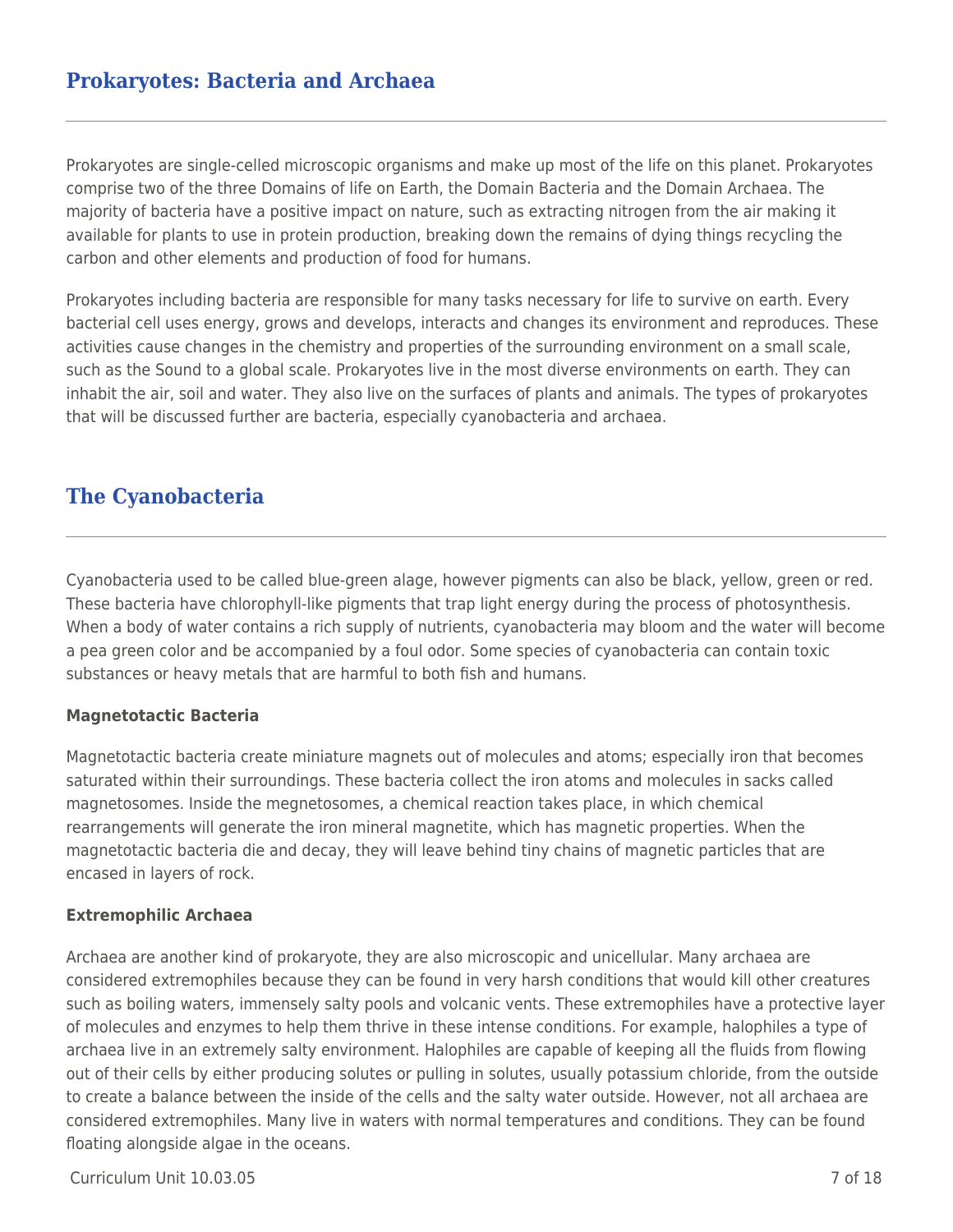#### **Beneficial Bacteria**

Not all bacteria are considered to be harmful. Some bacteria thrive in oil. They break down oil's dangerous chemicals and convert them into substances that are harmless. Ochrobactrum anthropi is used to clean the oceans after an oil spill or a gasoline leak in the soil under a gas station.

Our skin is covered with bacteria that are responsible for forming a protective barrier against harmful bacteria, fungi and other disease causing organisms. Our bodies also have billions of bacteria in our digestive system. These bacteria are responsible for breaking down nutrients into a form our bodies can actually use.

# **Harmful Effects of Bacteria on Marine Plants and Animals:**

#### **Blooms**

According to the article, Phytoplankton Are Microscopic Marine Plants, hurricanes can affect the microbial life in the oceans. As hurricanes race across the Atlantic Ocean, they may be partly responsible for the phytoplankton blooms that occur there. Two to three weeks after a hurricane hits, NASA satellites have shown that there is a greater than normal growth of phytoplankton. As the hurricane goes by, it leaves a trail of phytoplankton blooms behind. This is evident by the dramatic change in chlorophyll levels.

The extreme hurricane winds stir up the waters of the ocean bringing up nutrients and phytoplankton to the water's surface. The phytoplankton gets more sunlight, which helps them grow and spread, thus creating blooms. As the quantity of these plants increases, it affects the amount of carbon dioxide in the air. As the phytoplankton grow, they will absorb carbon dioxide. The carbon dioxide is carried to the ocean floor as organic carbon when these plants die and sink. This allows atmospheric carbon to penetrate the deep ocean. This natural process contributes to the carbon cycle.

#### **Crustaceans of Long Island Sound**

Recently, the lobster and crab populations in Long Island Sound have been dying off. Scientists are puzzled as to the cause of these deaths; it could be several different types of bacteria or other chemical conditions in the Sound itself. A parasitic paraamoeba is possibly to blame for the lobster's deaths. This organism will enter the nervous system and begins to destroy and swallow up the nerve tissue. Once this parasite has entered the lobster's body, death will occur within twenty-four hours. This condition is known as "limp lobster syndrome".

Another factor in the dying off of the lobster is a bacterial infection, which eats away at the exoskeleton of the lobster. This condition is known as shell disease or chitinolytic shell disease. This is a common disease for crustaceans. There are more than thirty different strains of bacteria that can cause this shell disease. It is most likely to occur in overpopulated areas, because researchers believe that damage to the outer shell is caused when aggressive lobsters fight or when they molt, which can help the bacteria enter the lobster's shell.

Gaffkemia has also caused the dying off of lobsters in the Sound. The bacterium Aerococcus viridians var. homari will infect the lobster's circulatory system. It will invade the heart and blood vessels. This will hinder the circulation and flow of blood flow and possibly may cause the lobsters to hemorrhage to death. This condition is also known as red tail.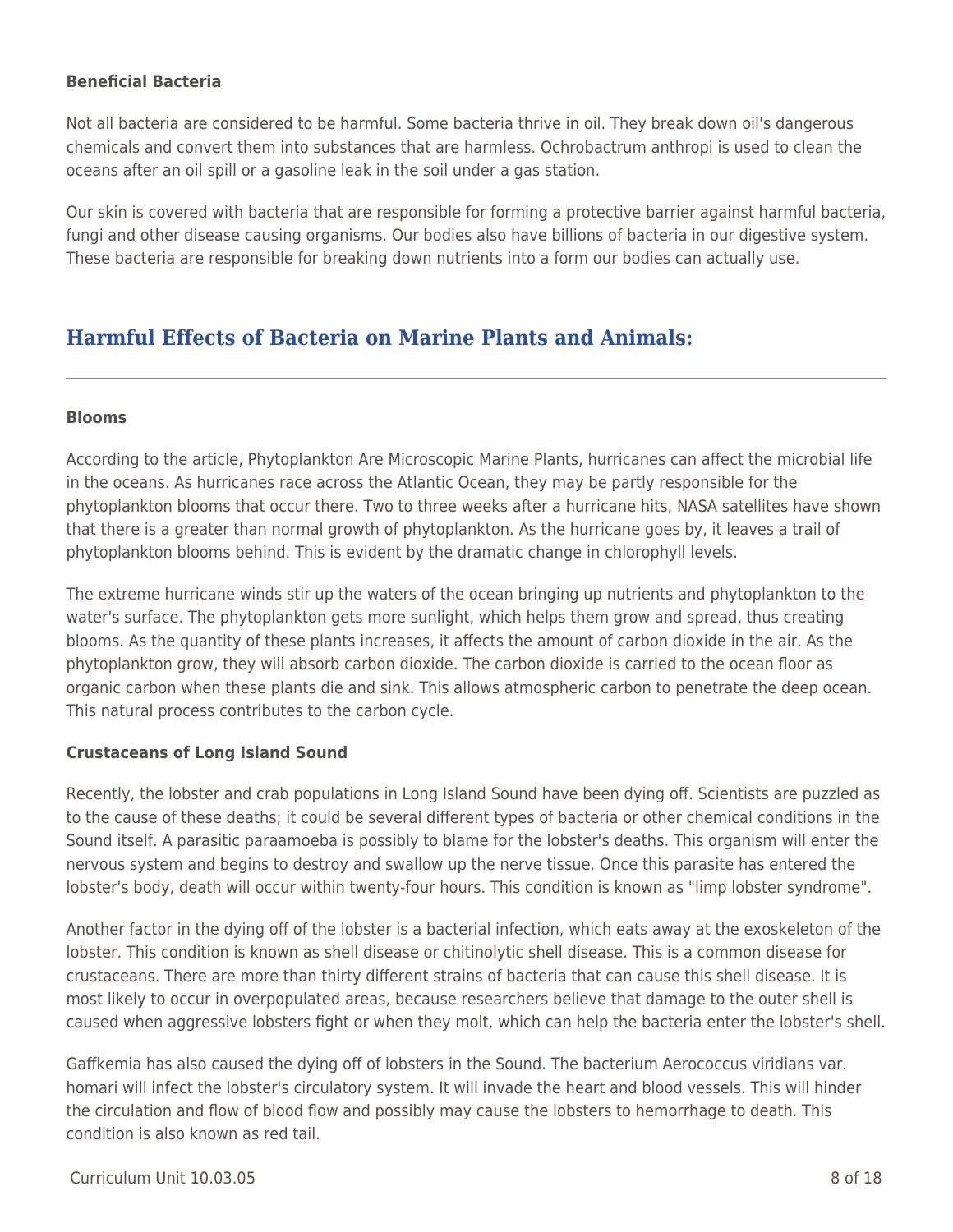### **Cyanobacteria, Rocks and Oxygen**

Cyanobacteria make energy from sunlight through photosynthesis, which creates oxygen as a waste product. As the cyanobacteria thrive, more and more oxygen is created. However, overly high oxygen levels can poison the cyanobacteria, killing the cells. During Earth's early history when cyanobacteria first evolved, the oxygen levels eventually decreased until they attained a level compatible with cyanobacteria growth.

According to the NASA article, Iron Record: Ancient Rocks Tell the Story of Oxygen, and Life, this cycle of growth and decline is evident in the rocks that formed during the Precambrian period on Earth. These ancient rocks display the concentration of iron gradually increasing as the cyanobacteria population thrived, then the iron bands abruptly stop, which suggests that when the oxygen levels were too high, the cyanobacteria quickly died off.

Rock composition allows scientists to determine the environmental conditions during a given period of time. Rock composition is dependent upon the environment in which a rock is formed. Oceans containing more dissolved oxygen will create different types of rocks than oceans that are oxygen free.

#### **Iron and the Ocean**

Iron is one of the most abundant metals on the planet, making up roughly five percent of the Earth's crust. It occurs in many minerals and ores, including hematite, magnetite, pyrite, limonite and siderite. All organisms on earth use iron in some way or another. Animals use iron-rich proteins during redox reactions involved in the formation of energy (ATP), which is used to drive life processes. Iron is found in high concentrations in many soils and rocks and in some groundwater as dissolved iron, but occurs in limited amounts in the ocean.

Iron is necessary for life but is scarce in the ocean. Sunlight plays an important role in helping to cycle iron and make it available to marine plants and animals. Sunlight energy transforms iron-which molecules into more loosely-bound configurations of iron allowing bacteria, plankton, phytoplankton and other microorganisms to easily take hold of and use the iron. Bacteria need to manufacture small molecules, siderophores, to help them obtain iron from their environment.

### **Photosynthesis**

Photosynthesis is the transformation of energy from sunlight into chemical energy of the cell in the form of ATP and includes the production of cell biomass by CO  $_2$  fixation. Oxygen is produced as a waste product of photosynthesis with the 'O' in oxygen coming from the water. Three key components to photosynthesis are sunlight, carbon dioxide and water (H<sub>2</sub>O). Plants, algae or photoautotrophic bacteria will strip elections from water molecules to make ATP and transfer the electrons to carbon dioxide, This process involves the conversion of energy from sunlight, water and carbon dioxide into sugar, which is an organic compound, and releases oxygen as a waste product.

Sugar produced by photosynthesis is a source of carbohydrates, and is also used to make fats and proteins. Many living things on the earth depend on these fats, proteins and carbohydrates to derive their basic source of energy. Many living things are dependent upon the process of photosynthesis in order for them to thrive. Photosynthesis takes carbon dioxide from the atmosphere, creates energy, which makes it possible for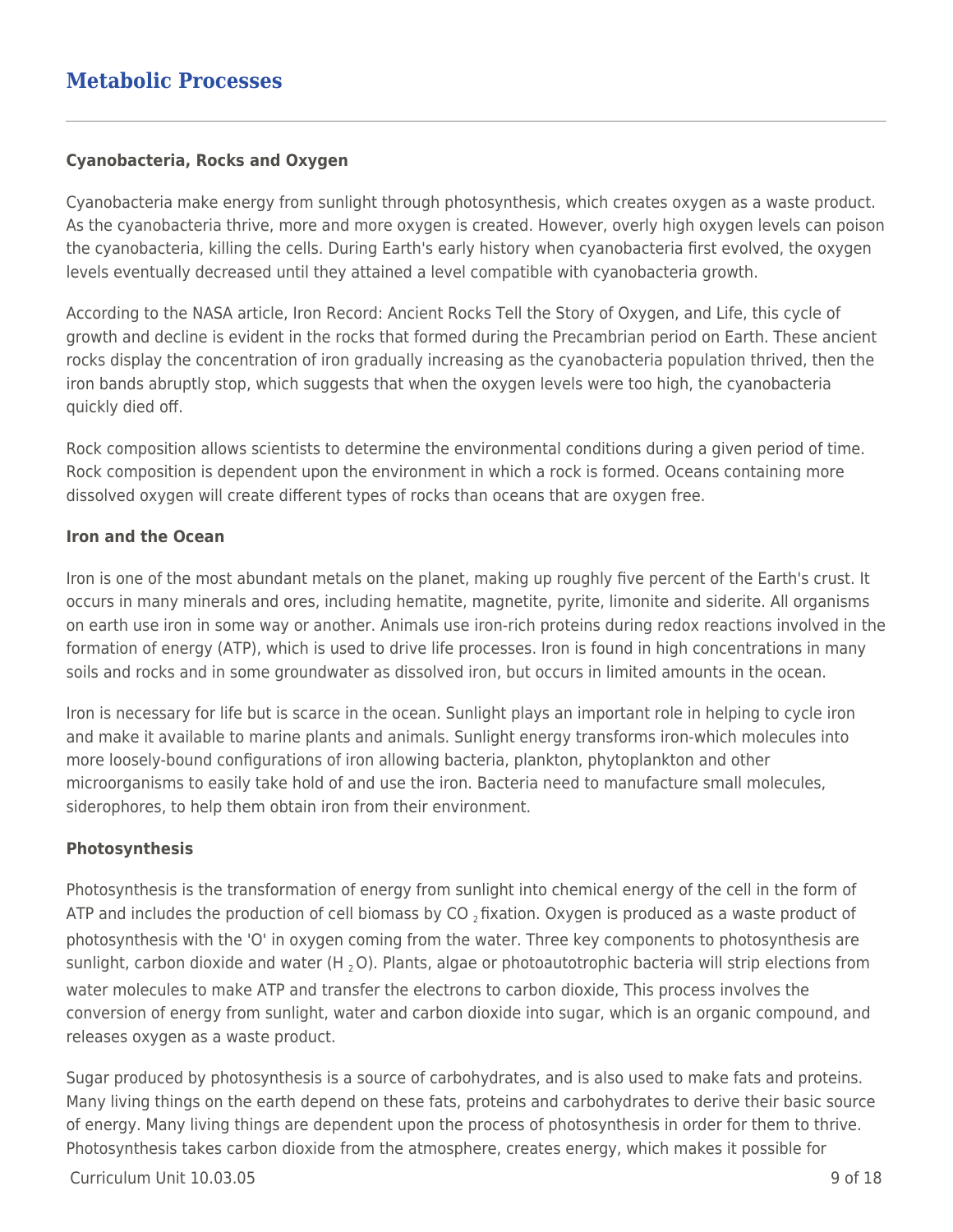mammals to live on earth and replenishes the oxygen in the earth's atmosphere.

## **Carbon Cycle**

Carbon is constantly being recycled in order to produce organic compounds, which all living things are made up of and need in order to survive. Key components of the carbon cycle include photosynthetic organisms and microorganisms. Photosynthetic organisms take in carbon in the form of carbon dioxide and covert the carbon dioxide into carbohydrates using the sun's energy and chlorophyll pigments. These organisms are then consumed by animals, fish and humans, who in turn use the carbohydrates for energy and further convert the remaining carbon to cellular biomass. Some carbon dioxide is released into the atmosphere during cellular respiration, however a large portion of the carbon is returned to the ground as animals and plants die. Many bacterial cells, fungi and other microorganisms will consume the dead organic matter and release atmospheric carbon dioxide, which is reused by the plants.

## **Nitrogen Cycle**

The transformation of nitrogen is essential for all life on earth. It is the vital component in nucleic acids and amino acids. Nitrogen is the most common gas in our atmosphere, however animals and many plants cannot use nitrogen in its gaseous form. The nitrogen cycle depends on microorganisms, which trap the nitrogen.

The nitrogen cycle begins with nitrogen fixation, the trapping of nitrogen gas from the atmosphere by bacteria like cyanobacteria. Previously trapped or fixed and therefore bioavilable, nitrogen comes from dead plants and animals in the soil. During the process of nitrogen fixation microorganisms in the water and the soil play an important role because they contain the enzyme systems needed to trap the atmospheric nitrogen and convert it into compounds that can be used by plants. The gaseous nitrogen is transformed to ammonia, which is used to fertilize plants.

Nitrogen is also found in the soil as urea, which is contained in urine. Soil bacteria and other microorganisms will process the urea, forming a mixture of amino acids. The amino acids are then broken down by microbial metabolism and the accumulated ammonia can be used directly by plants.

Finally, mineralization occurs, the process whereby complex organic compounds are converted into inorganic compounds and ammonia. The majority of the ammonia is transformed into nitrite ions by bacteria called Nitrosomonas, during which the bacterial cells gain energy for their metabolic needs. The nitrite ions are transformed and further oxidized to nitrate ions by Nitrobacter, which again gains energy from the process. The nitrate is used by plants as a nutrient or can be freed into atmospheric nitrogen by certain microorganisms, including denitrifying bacteria.

### **Water Cycle**

The water cycle is the constant movement of water rotating between the surface of the earth and the atmosphere. The water cycle is made up of several stages, evaporation, condensation, and precipitation. Water from lakes, ponds, and other bodies of water evaporates as the water absorbs energy in the form of heat from the sun; the water then changes into a gas, water vapor. Air containing water vapor will rise and begin to cool because it is losing heat. Once it has lost enough heat it will condense or become a liquid again in the form of tiny water droplets. The droplets form clouds. As the droplets in the cloud grow, they will become too big to stay in the atmosphere. The cloud will release precipitation in the form of rain or snow depending on the atmospheric temperature. Then the cycle will begin all over again.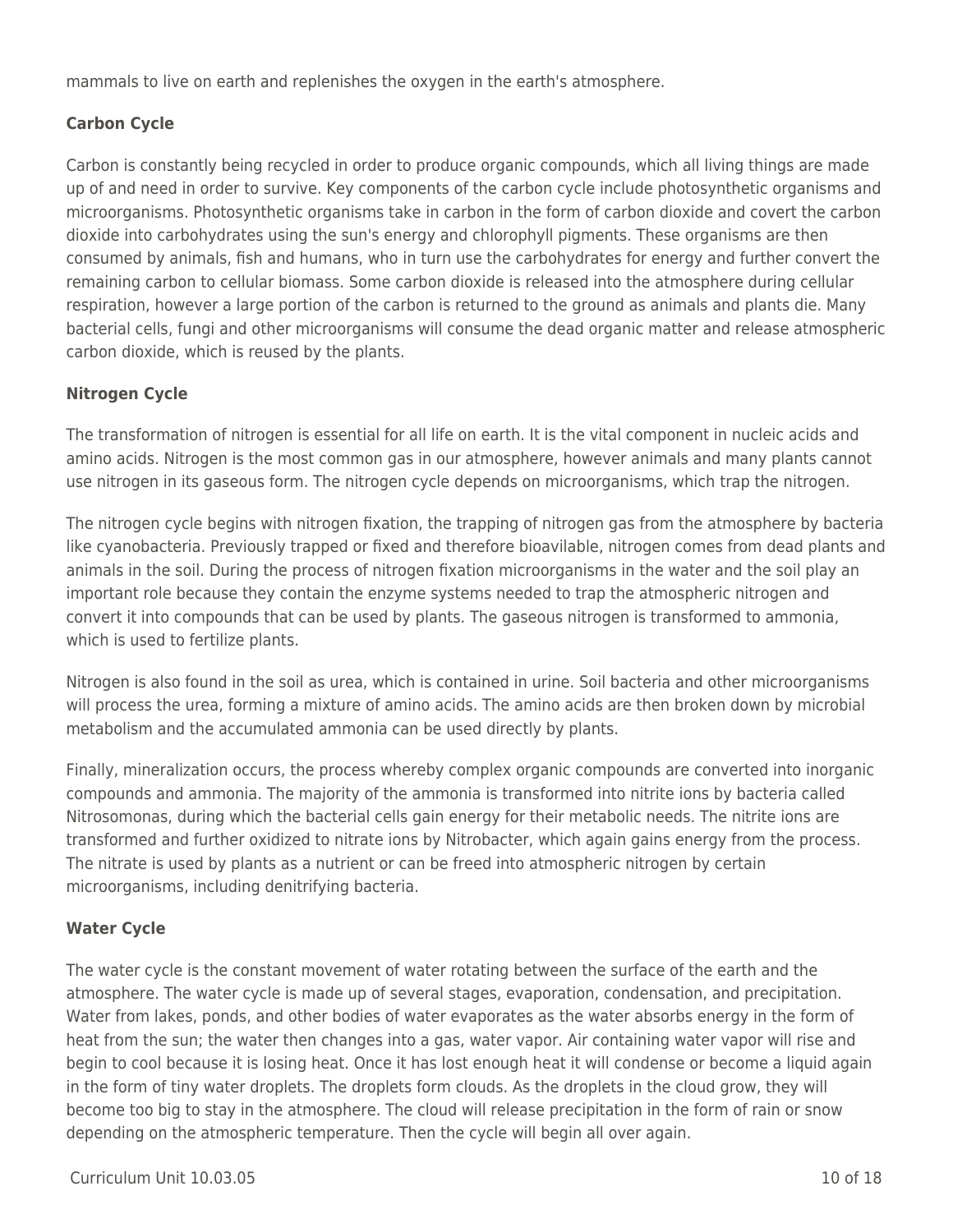## **Iron Cycle**

All organisms play a role in the cycling of iron in some way, including plankton, bacteria and other microorganisms. Plants on land obtain their iron from the soil and then organisms eat these plants. Another organism eats the previous organisms, which ate the plant. Eventually the organisms will die and decompose, the decaying matter will release minerals back into the soil. The cycle will then continue and repeat. In the ocean, iron is consumed as the sun breaks down the iron at the surface into loosely configured atoms of iron and oxygen. The loosely configured particles allow bacteria, plankton, phytoplankton and other microorganisms to consume the iron.

# **Pollution in the Water**

Contaminated water contains a chemical poison, a biological poison or an infectious agent. Physical pollution occurs as sand or soil turns the water cloudy or cyanobacteria bloom during summer and their remnants give the water a thick consistency similar to pea soup. Chemical pollution occurs when inorganic or organic waste enters the water. Biological pollution occurs when microorganisms from human waste, food processing and meat packing plants and medical facilities enter the water.

Microorganisms can alter the environment. As phosphate accumulates, the algae in the water will grow rapidly. The algal blooms supply nutrients to other microorganisms that use up the oxygen and multiply rapidly. Then the protozoa, small fish, crustaceans, and plants will die and land on the bottom of the ocean floor. The anaerobic bacteria like Desulfovibrio and Clostridium will thrive in the mud and produce such gases as hydrogen sulfide and carbon dioxide. The hydrogen sulfide gas gives the water the smell of rotten eggs. Algae produce the gas dimethyl sulfide, which is the strong smell all along the Sound in West Haven and New Haven.

Acid gases from the chimneys of factories and motor vehicles will mix with fog, rain and snow. This mix results in acid rain, which will damage forests and kill fish. Acid rain also contributes to the chemical weathering of rocks as described above and releases aluminum, which is washed into lakes, rivers, streams and oceans and causes fish to overproduce a sticky mucus. This sticky mucus will clog their gills, making it difficult for the fish to breathe. The polluted water will damage fish eggs and eventually all the fish will die off.

As it rains, animal wastes, paved surfaces, lawns and other areas that contain heavy metals, organic contamination and pesticides, release these pollutants which travel down the road and into the water. Thus, when it rains, this contaminated water becomes a part of the oceans, ponds and lakes and affect the plants, animals and fish, possibly killing some of them.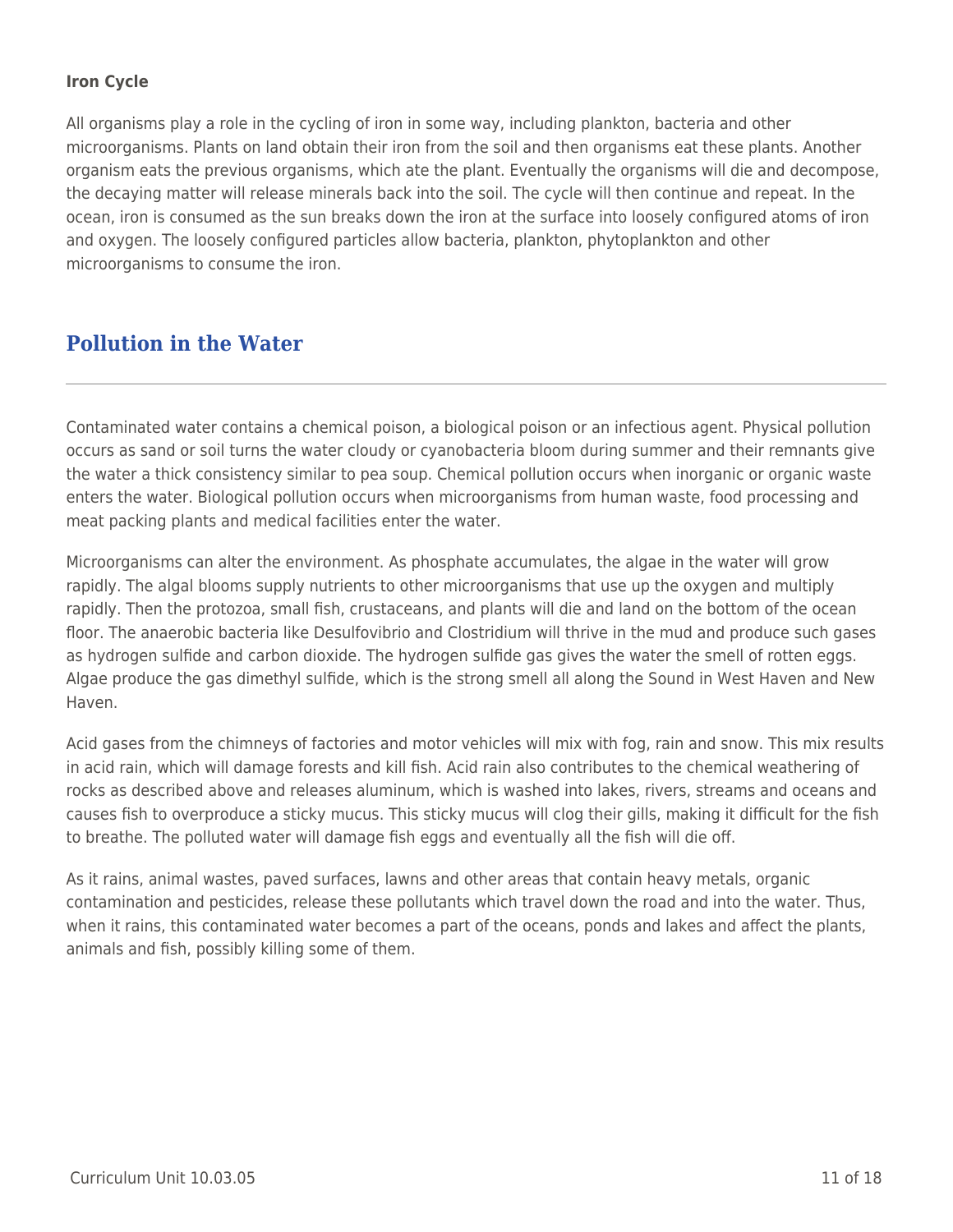#### **Lesson 1: Plant life in Long Island Sound**

Students will learn the role the plants of Long Island Sound play in the growth and depletion of the marine life in the Sound.

#### **Lesson 2: Cycling**

Students will learn about the carbon cycle and nitrogen cycle and their role in both our lives and the lives of marine organisms.

Discuss with the students what each of the cycles are and how our lives are affected by these cycles. Discuss with the students how marine organisms are affected by each of the cycles.

#### **Lesson 3: Invisible Critters**

Students will learn what a germ is. Students will learn what bacteria are.

Materials: vegetable oil, sugar, cinnamon (optional), paper towels, soap, three tin pie plates

Explain to the students that bacteria, just like germs, are very tiny. Even though we cannot see them they are still there.

The term germs refers to viruses and certain bacteria that can make you sick, just like they do to plants and animals. But there are some steps we can take to stop germs from spreading and making us sick.

Germs and bacteria can both be harmful and helpful, but when most people hear these two words they only think of the harmful kind.

We are going to do a little exercise to show how important it is to wash your hands properly in order to wash away the germs (bacteria).

Explain to the students that the sugar, cinnamon and vegetable oil are germs.

Procedure:

Step 1: Pour some sugar into a pie plate.

Step 2: Pour a few drops of vegetable oil into each student's hand over a pie plate. Have the students rub the vegetable oil into their hands.

Step 3: The students will dip their hands into the pie plate with sugar and rub into their hands.

Step 4: Sprinkle their hands with cinnamon.

Step 5: Divide the class into two groups. One group will wash their hands only in warm water the other group will wash their hands in warm water and soap.

Questions to Ask:

 $C$ urriculum Unit  $10.03.05$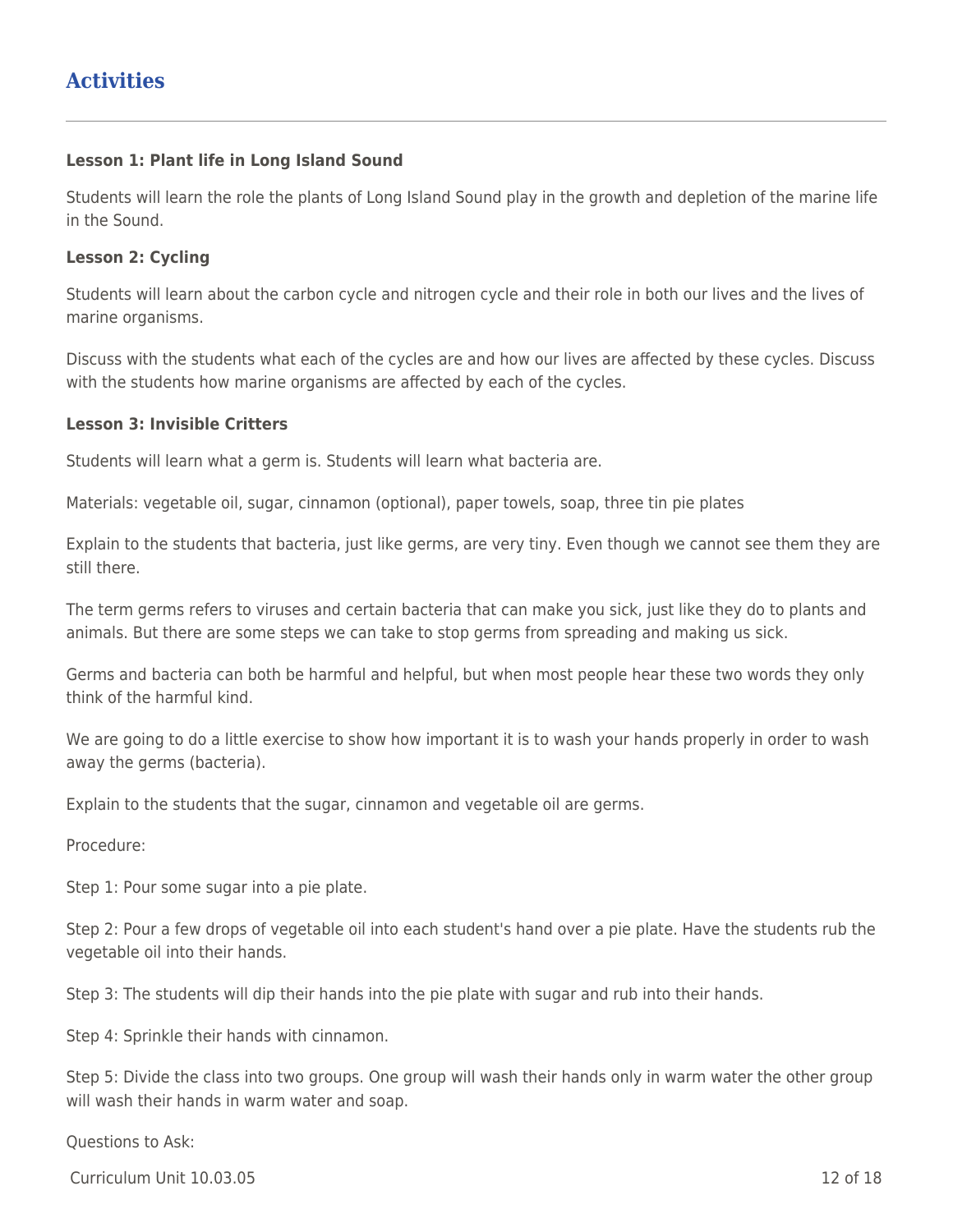How does the sugar mixture feel?

Which group was able to wash away the germs? How much time did it take?

Why is it important to use soap when you wash your hands?

If you don't use soap when you wash your hands what can happen?

Extension: Explains how germs spread

Spray your hands or the student's hands with water. Touch colored construction paper with your hands. This demonstrates how germs spread.

#### **Lesson 4: Bacteria and Plants**

Students will learn the role bacteria play in the role of plant survival in Long Island Sound.

Discuss with the students how cyanobacteria and archaea help plants to thrive in the Sound and how they can sometimes cause the plants or animals to flee or die off.

#### **Lesson 5: Bacteria Up Close and Personal**

Students will create a Winogradsky Column, using both a sample from Long Island Sound and a pond.

Materials: 4-16 ounce water bottles, tape, saran wrap, samples of mud from Long Island Sound and a pond, samples of water from Long Island Sound and a pond, camera, journals (one per student), pencils and crayons.

Procedure for making the Winogradsky Column:

Step 1: Label each 4-16 ounce bottle as follows: 1) Long Island Sound sunlight and 2) Long Island Sound darkness and 3) Pond sunlight and 4) Pond darkness

Step 2: Place mud from Long Island Sound in two bottles

Step 3: Place straw into each of the bottles.

Step 4: Add the water from Long Island Sound to the bottles 1 and 2, fill completely and Continue to top the water off to replace any water lost to evaporation over the course of the activity.

Step 5: Rip off two pieces of saran wrap and place loosely over the of bottles

Step 6: Cover the top of each bottle loosely with saran wrap and masking tape.

Repeat steps 1-6 with Pond water and mud sample.

Step 7: Take a picture of each bottle.

Step 8: Place one bottle from the Sound  $(#1)$  and Pond  $(*3)$  in the sun and the other bottles  $(*2$  and  $*4$ ) in a dark spot in the room or a closet. Each should be stored in a well-ventilated area with loose covers to avoid a buildup of hydrogen sulfide gas.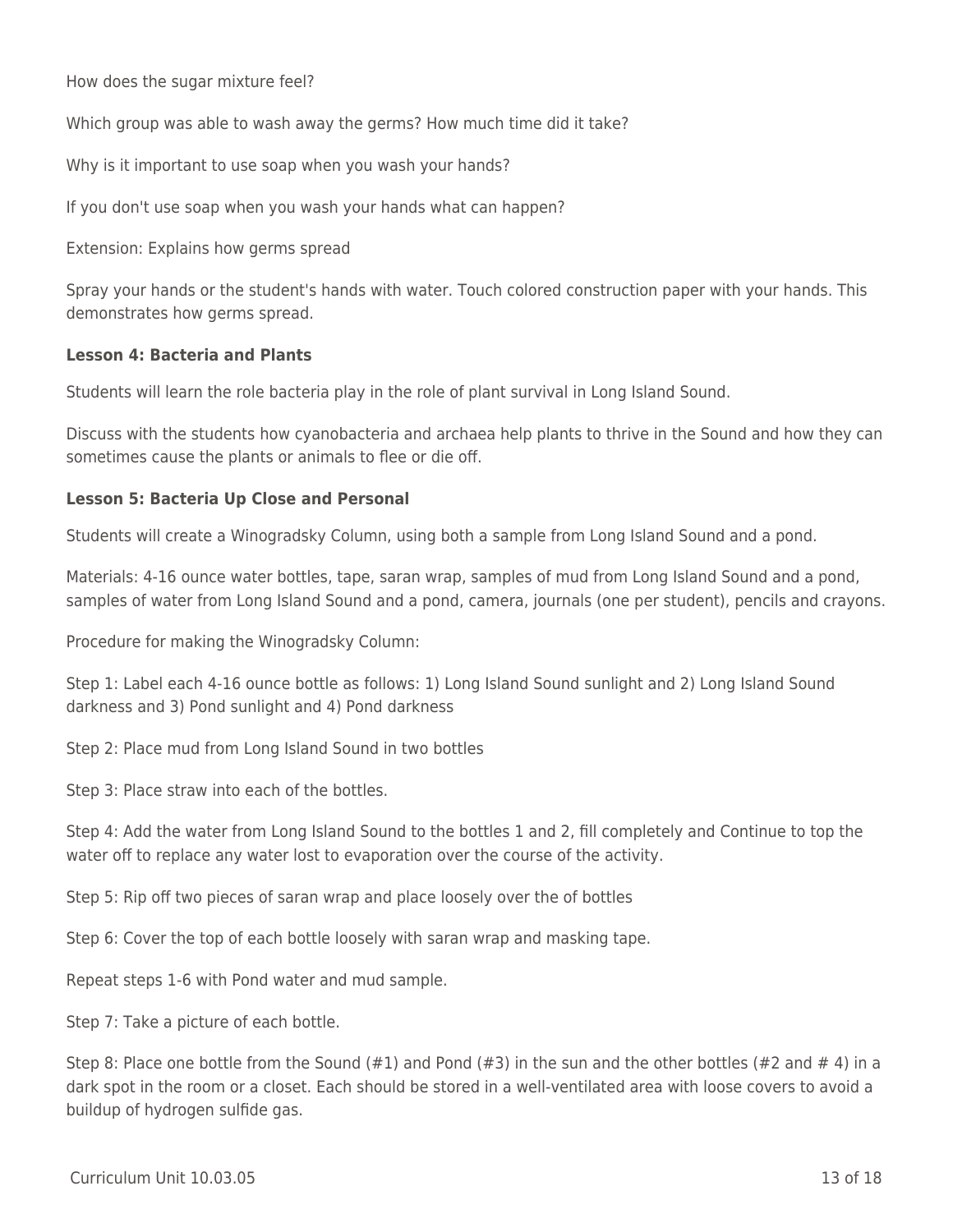Consult and follow safety guidelines for your school.

1. Post the pictures of each column on a bulletin board. Label the pictures with the type of water sample and whether it is getting sunlight or is in the dark. Label with the date.

2. The students will observe the columns each day and record their discoveries. Take a picture of the bottles each day the student's observe the bottles. This will allow you to make comparisons throughout their discoveries.

Possible questions to ask students:

What changes have you noticed?

Why do you think these changes have occurred?

What is causing the bacteria to grow?

Does the presence of sunlight or darkness make a difference in the growth of the bacteria? Why do you think that?

#### **Lesson 6: Water Everywhere**

Students will learn about the water cycle.

Materials: water samples from Long Island Sound, pond, and tap water, containers for each type of water, saran wrap, 3 elastics

Procedure:

Explain to the students the parts of the water cycle; precipitation, condensation, and evaporation. Provide examples of each of the stages.

Draw a picture on chart paper to illustrate the water cycle for the students.

Then explain that they will be creating an experiment to see condensation and evaporation in action.

Procedure for evaporation experiment:

Step 1: Place a sample of each type of water in a separate container. Label each container.

Step 2: Mark a line where the water is at top.

Step 3: Place saran wrap around the top of each container. Step 4: Place elastic or piece of tape around the rim of each container.

Step 5: Place containers in sun.

Step 6: Each day have the students check the containers to see what is happening with the water.

This will help them to understand how pollution affects the marine life, using the water cycle.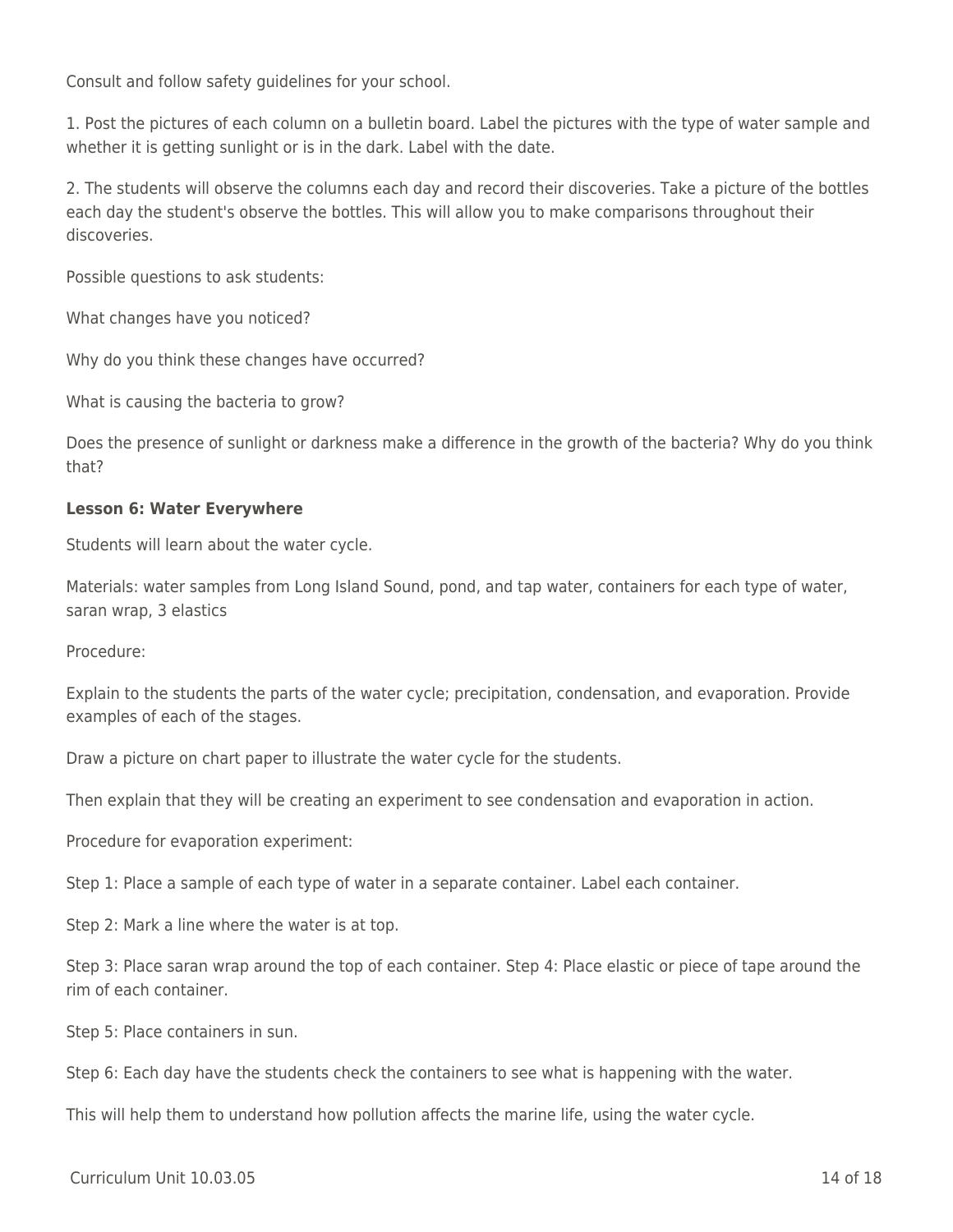#### **Lesson 7: Rocks Usefulness**

Students will learn about the minerals rocks provide.

#### **Lesson 8: Rock Formations**

Students will learn about the weathering and erosion of rocks.

Materials: plastic wrap, clay, water, paper (enough for each student or group of students), camera

Procedure:

Step 1: Take the water and wet the clay. Work the water into the clay with your hands until soft and moist.

Step 2: Divide the clay into two equal pieces or roll it into a ball, or other shape.

Step 3: Wrap each piece of clay into the plastic wrap.

Step 4: Place one piece of clay in the freezer.

Step 5: Place the other piece of clay on a table or counter.

Step 6: Let the clay stay in the freezer and on the table or counter overnight.

Step 7: The next day, take the clay out of the freezer and unwrap both pieces.

Step 8: Make observations about how the clay pieces look? Do they look different? How? HINT: the clay from the freezer should have some cracks.

Step 9: Take a picture of each piece of clay. Have students draw a picture of what each piece of clay looks like, be sure to label their pictures with freezer and table.

Step 10: Repeat steps 4 9 for several days.

Observe the clay pieces each day and see how the cracks change over time.

#### **Lesson 9: Attracting Iron**

Students will learn about minerals in marine sand, with emphasis on iron minerals.

Materials: sand from the ocean, saran wrap, magnet, paper plate, chart paper, markers. This can be done as a whole group activity or in small groups, if in small groups you will need enough plates and magnets for each group.

Procedure:

On a piece of chart paper write the title Our Prediction.

Then, write the two headings: The magnet will attract the sand and the magnet will not attract the sand.

Write the students names under what they predict will happen.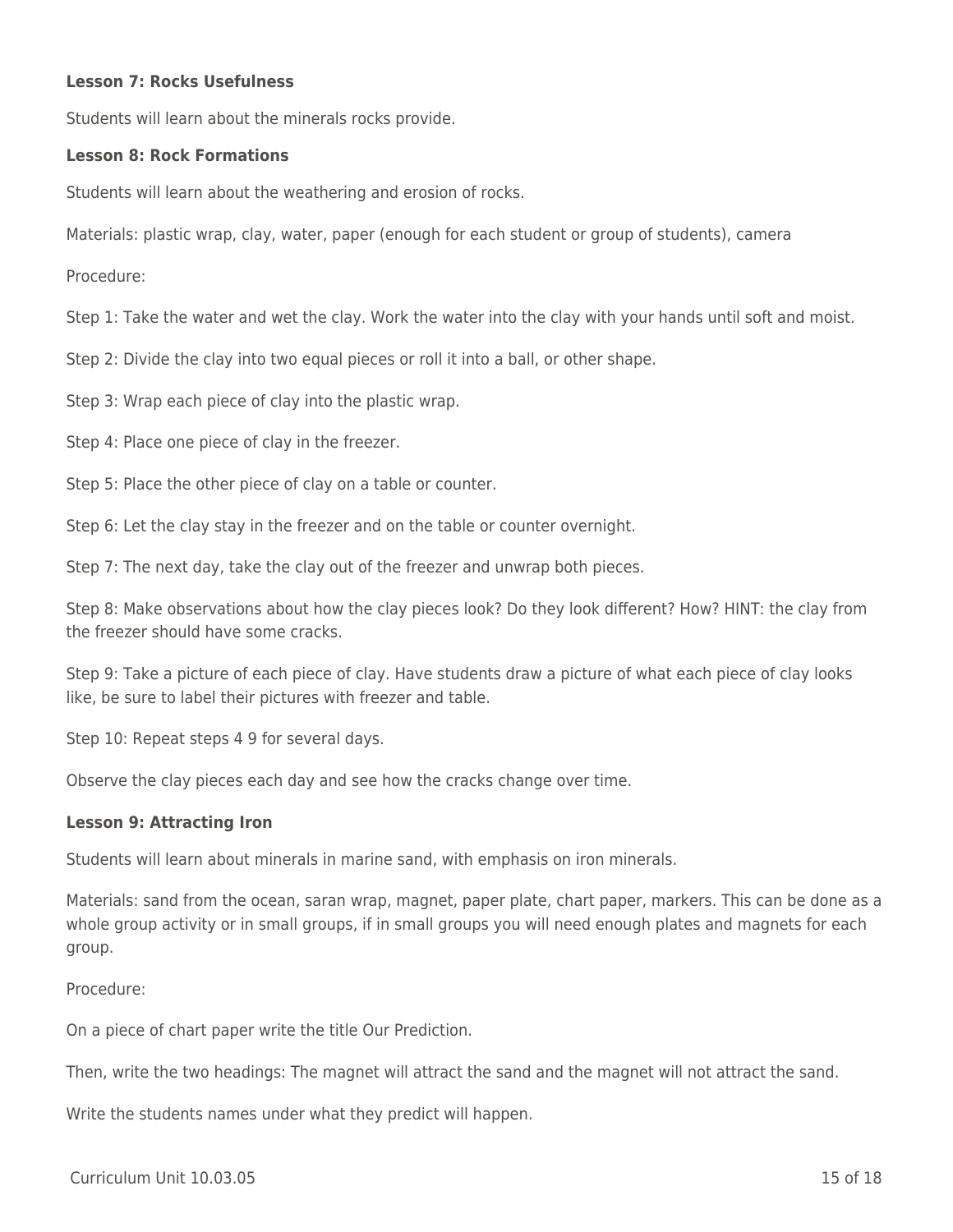Step 1: Pour sand on to a plate.

Step 2: Place a piece of saran wrap on the magnet. (Easier to clean off the magnet)

Step 3: Place the magnet slowly over the plate until the magnet attracts the sand.

Step 4: Remove the saran wrap from the magnet. I recommend that only the teacher do this.

Possible Questions to Ask:

Who can explain what happened with the magnet and the sand?

Why do you think this happened?

What was in the sand that made it cling to the magnet?

Modification: instead of using sand you can use an iron enriched cereal and water. You can also have them use a variety of items.

#### **Lesson 10: Hurting Our Oceans**

Students will learn about pollution and its affect on the life of the Sound.

Discuss with the students the different kinds of pollution and what effect they have on the marine life in the Sound. Also, discuss ways in which they can help to stop the pollution of the Sound.

## **Teacher Resources**

Dipper, Dr. Frances. Guide to the Oceans A Thrilling Journey into a Watery World. New York: DK Publishing, Inc., 2002. A book about the history of the oceans and the ecosystems found within the ocean.

Elsom, Derek. Weather Explained A Beginner's Guide to the Elements. New York: Henry Hold and Company, 1997. A book explaining various aspects of the weather.

Grolier Educational. Rocks: Earth Science Discovering the Secrets of the Earth. Danbury: Atlantic Europe Publishing Company Ltd, 2001. A book explaining how rocks are formed.

Laurie, Alec. The Living Oceans. New York; Doubleday and Company, Inc., 1973. A book about the plants and animals living in the oceans.

National Science Foundation. "Scientists Chart iron Cycle In Ocean." ScienceDaily. September 26, 2001. Web. July 8,2010.

Nemec, Jennifer. "What makes red dirt red? The answer lies beneath the surface." Grit. May-June 2009, 1. Web. July 13, 2010.

Pommerville, Jefferey C. Alcamo's Fundamentals of Microbiology. Boston: Jones and Bartlett Publishers, 2007. A textbook explaining the basics of microbiology.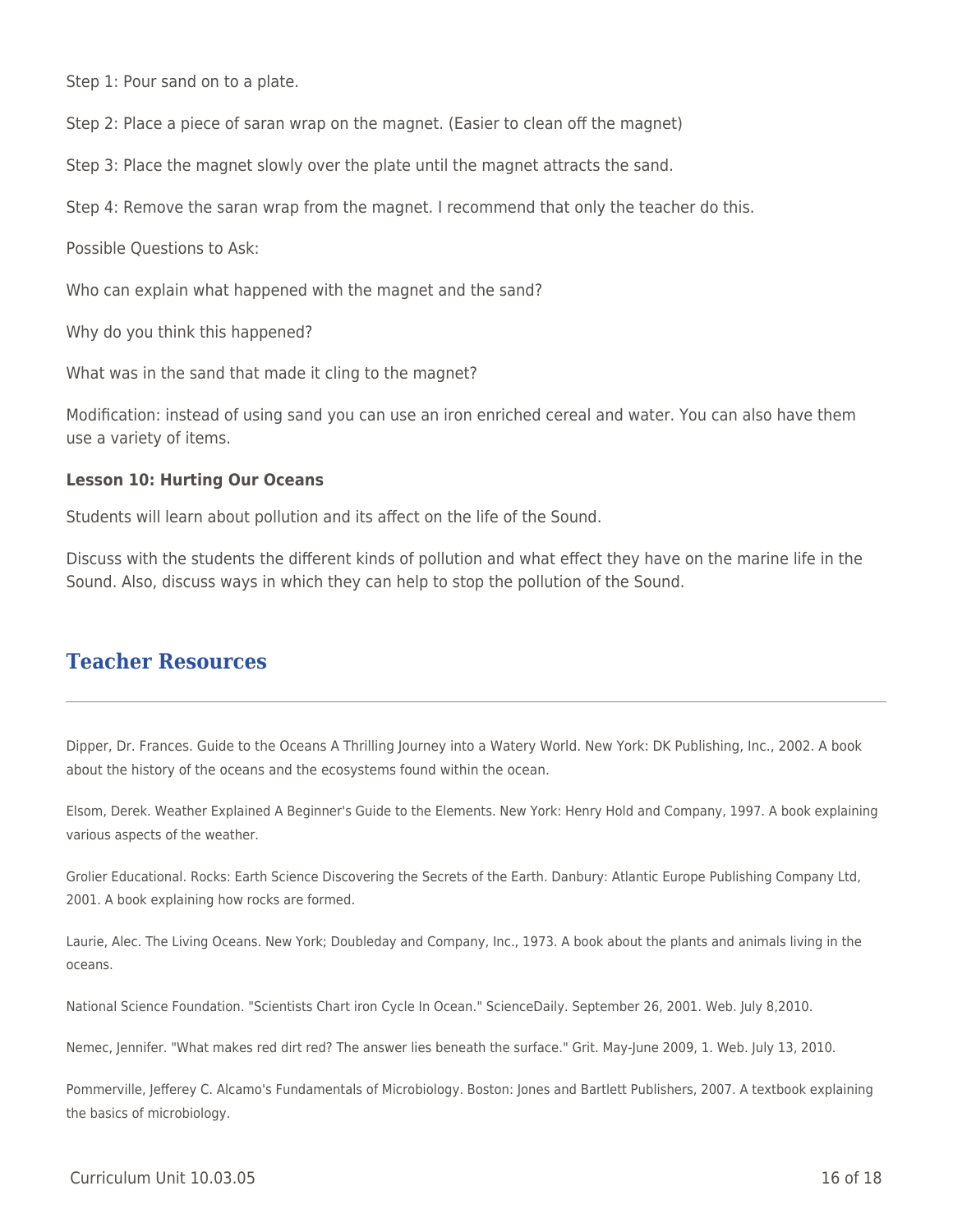Riley, Joelle. Erosion. Minneapolis; Lerner Publication Company, 2007. A book explaining the process of erosion.

Staedter, Tracy. "Living magnets. Microbes Leave Magnetic Footprints in Rocks." Earth June 1996:18. Web. July 8, 2010.

Wahle, Lisa. Plants and Animals of Long Island Sound. Connecticut Sea Grant College Program The University of Connecticut Marine Sciences Institute.

#### **Websites**

"Different Types of Bacteria." Buzzle.com Available from http://www.buzzle.com/articles/different-types-of-bacteria.html Internet: accessed 24 July 2010. The website explains the different kinds of bacteria.

"Experiment on Weathering from Mini Me Geology." Available from http://www.minimegeology.com/blog/2008/08/18/experiment-on-weathering-from-mini-me-geology/ Internet: accessed 24 July 2010. The website provides an experiment for the weathering of rocks using clay.

"Forces of weathering, Changing landforms by forces of nature, The changing world, Science." Available from http://www.skwirk.com.au/p-c\_s-4\_u-463\_t-1258\_c-4796/WA/6/Forces-of-weathering/Changing-landforms-by-forces Internet: accessed 27 June 2010. The website describes the internal and external causes of weathering of rocks.

"Iron Record: Ancient Rocks Tell the Story of Oxygen, and Life." Astrobiology .NASA. Available from http://astrobiology.nasa.gov/articles/iron-record-ancient-rocks-tell-the-story-of-oxygen-and-life/ Internet; accessed 12 July 2010. The website describes the role oxygen plays in forming rocks.

"Photosynthesis." Biology Encyclopedia forum. Available from http://www.biologyreference.com/Ph-Po/Photosynthesis.html Internet: accessed 24 July 2010. The Website explains the process of photosynthesis.

"Phytoplankton Are Microscopic Marine Plants." National Ocean Service Available from http://oceanservice.noaa.gov/facts/phyto.html. Internet: accessed 30 June 2010. The website describes what phytoplankton are.

"The Microbial World: Winogradsy Column: perpetual life in a tube." Available from http://www.biology.ed.ac.uk/research/groups/jdeacon/microbes/winograd.htm Internet: accessed 30 May 2010. This website provides instructions on how to make a Winogradsky column.

"What's Happening to Lobster's in Long Island Sound?" Available from http://praise.manoa.hawaii.edu/news/eh59.html Internet: accessed 30 May 2010. The website explains the dieing off of the lobsters in Long Island Sound.

"Weathering of Rocks." Water Encyclopedia. Available from http://www.waterencyclopedia.com/Tw-Z/Weathering-of-Rocks.html Internet: accessed 25 June 2010. The website describes weathering of rocks.

#### **Student Resources**

Ravage, Barbara and Brunelle, Lynn. "Bacteria." Milwaukee:Gareth Stevens Publishing; 2004. This book explains different types of bacteria.

http://www.rocksforkids.com/RFK/howrocks.html A website explaining how rocks are formed.